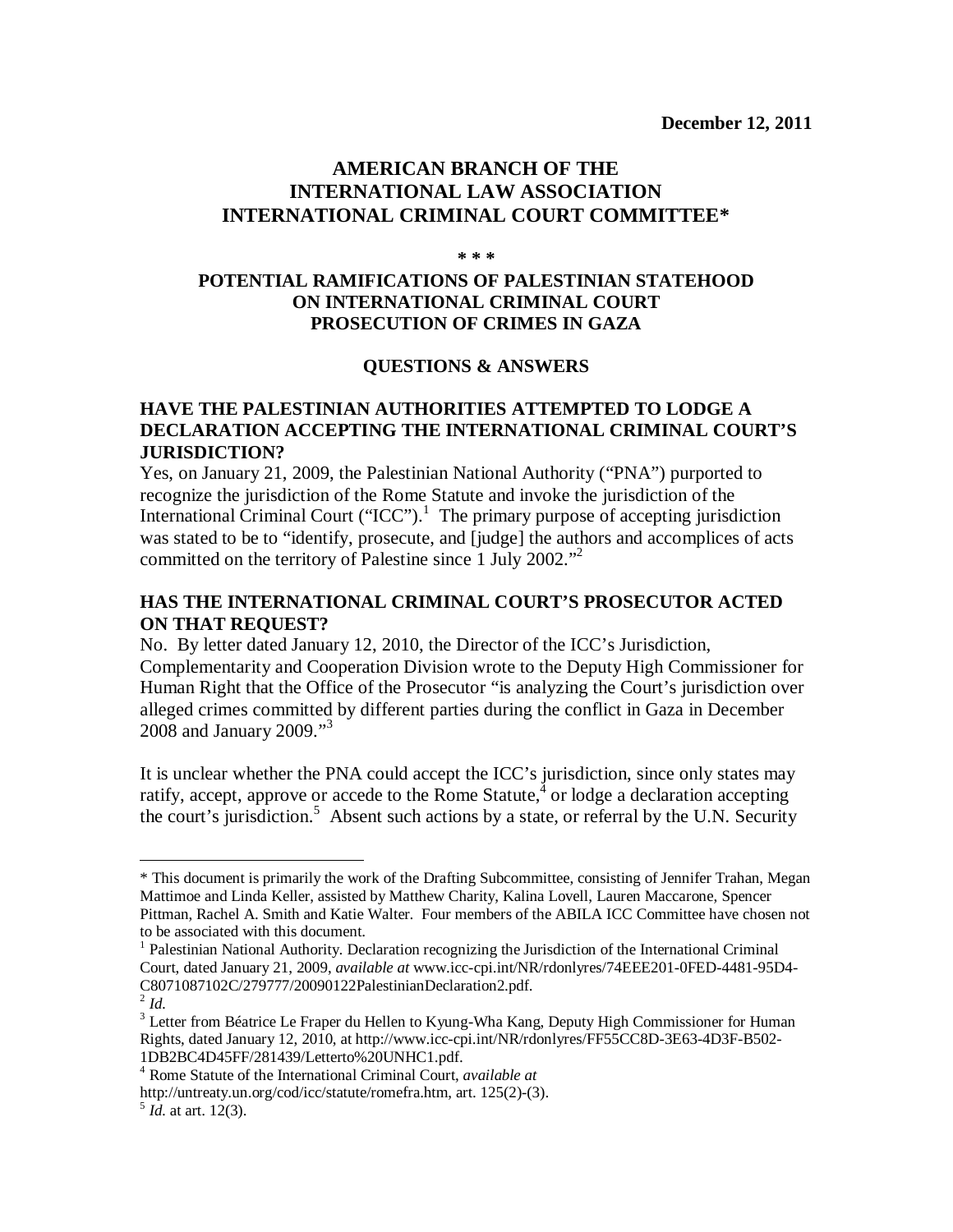Council, the ICC would not have jurisdiction over events in the Palestinian territories, including events in the Gaza strip from January 2008-December 2009. <sup>6</sup> Neither the Prosecutor nor the ICC, however, has expressly rejected the PNA's attempt to invoke ICC jurisdiction by lodging its declaration.

## **IF PALESTINE WERE RECOGNIZED AS A STATE, WOULD IT BE ABLE TO ACCEDE TO THE ROME STATUTE?**

Yes, a new, or more universally recognized, Palestinian state could accede to the Rome Statute. Under the Rome Statute, instruments of accession must be deposited with the U.N. Secretary General.<sup>7</sup> The Secretary-General would then be in the position to determine whether to accept or reject the instrument of accession.<sup>8</sup>

# **IF A STATE RATIFIES OR ACCEDES TO THE ROME STATUTE, AS OF WHAT DATE WOULD THE ICC'S JURISDICTION COMMENCE?**

Under Rome Statute article 126(1), the general rule is that jurisdiction (entry into force) starts on the first day of the month after the  $60<sup>th</sup>$  day following deposit of the instrument of ratification or accession.<sup>9</sup> Additionally, article 12(3) of the Rome Statute provides that a state may lodge a declaration accepting the ICC's jurisdiction with respect to a crime in question.<sup>10</sup> It is possible that such an article 12(3) declaration could apply retroactively. For example, the ICC could take jurisdiction over crimes committed after July 1, 2002, when the Rome Statute entered into force.<sup>11</sup>

### **COULD A NEW, OR MORE UNIVERSALLY RECOGNIZED, PALESTINIAN STATE THAT ACCEDES TO THE ROME STATUTE ISSUE A DECLARATION TAKING ICC JURISDICTION BACK RETROACTIVELY TO EITHER JULY 1, 2002 OR TO COVER THE EVENTS IN GAZA IN DECEMBER 2008-JANUARY 2009?**

This is quite unclear. While article 12(3) allows a state to lodge a declaration accepting the ICC's jurisdiction with respect to a crime in question, it is unclear whether an entity that *becomes* recognized as a state could lodge a declaration accepting the ICC's jurisdiction *for a time before that entity was fully recognized as a state*. Ratification creates jurisdiction over war crimes, genocide and crimes against humanity committed by individuals on the territory of a state and by its nationals.<sup>12</sup> It is unclear that a new, or more universally recognized, Palestinian state could accept ICC jurisdiction retroactively to a time when (a) there was no clearly internationally recognized Palestinian state

 $\overline{a}$ 

<sup>6</sup> The Rome Statute permits the Security Council to refer a "situation." *See id.* at art. 13(b). It is unclear whether it could refer only a situation in the "Palestinian Territories." But such a referral is unlikely in any event.

<sup>7</sup> *Id.* at art. 125(2) ("Instruments of ratification, acceptance or approval shall be deposited with the Secretary-General of the United Nations").

<sup>&</sup>lt;sup>8</sup> Possibly, an ICC defendant, might, at a later date, question the existence of ICC jurisdiction, and the ICC judges would then opine on the validity of the ICC's exercise of jurisdiction.

Rome Statute, art. 126(2).

<sup>10</sup> *Id.* at art. 12(3).

<sup>11</sup> *See* discussion of article 12(3), ICL Database and Commentary – Rome Statute, article 12(3), n. 136*,*  available at http://www.iclklamberg.com/Statute.htm#\_ftn136.

 $12$  Rome Statute, art.  $12(2)(a)-(b)$ .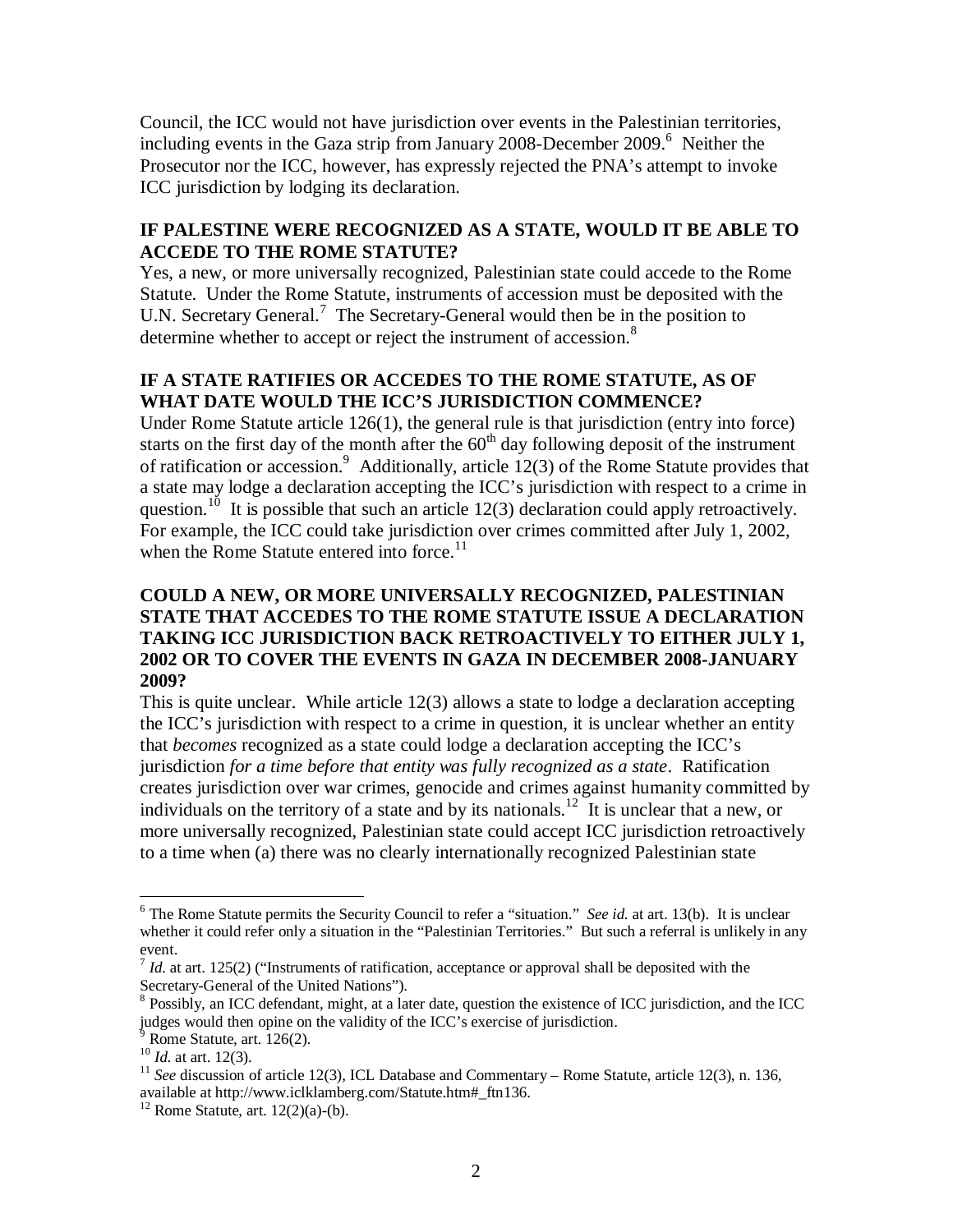territory, and (b) there were no clearly internationally recognized nationals of a Palestinian state. Thus, it is quite possible that even after Palestinian statehood and accession to the Rome Statute (or recognition of the earlier declaration as triggering jurisdiction), the ICC may not have jurisdiction for example, over the events in Gaza from December 2008-January 2009, or any date prior to accession (or recognition of the earlier declaration) activating jurisdiction. $^{13}$ 

## **WHAT WOULD PALESTINIAN RATIFICATION COVER IF THE ACCESSION DID NOT APPLY RETROACTIVELY?**

A state that ratifies or accedes to the Rome Statute accepts ICC jurisdiction over crimes committed in its territory and by its nationals.<sup>14</sup> Thus, accession by a new, or more universally recognized, Palestinian state (or recognition of the effectiveness of its earlier declaration), would create jurisdiction over crimes in the territory of the Palestinian state and by its nationals.<sup>15</sup> The three crimes over which the ICC may currently exercise jurisdiction are genocide, war crimes and crimes against humanity.<sup>16</sup> Commencing possibly as early as 2017, the ICC will have jurisdiction to prosecute the crime of aggression if certain procedural hurdles are met.<sup>17</sup> There is, however, a complete exclusion from ICC jurisdiction for the crime of aggression for non-States Parties.<sup>18</sup> Thus, neither Palestinian accession to the Rome Statute nor Palestinian ratification of the crime of aggression amendment would create ICC jurisdiction (once ICC crime of aggression jurisdiction is activated) over alleged aggression by a non-State Party.

# **DOES ICC JURISDICTION NECESSARILY COVER CRIMES COMMITTED BY BOTH SIDES?**

Yes, a State Party cannot simply refer its adversaries to the ICC, but necessarily refers the "situation."<sup>19</sup> Therefore, any Palestinian referral to the ICC regarding crimes allegedly committed by Israeli nationals on Palestinian territory (assuming Palestinian ICC

 $\overline{a}$ 

New Amendment Explained Questions & Answers," revised January 2011, at

<sup>19</sup> *Id.* at art. 14(1)

 $13$  As noted above, accession would activate jurisdiction on the first day of the month after the  $60<sup>th</sup>$  day following deposit of the instrument of accession. *See id.* at art. 126(2). The declaration attempting to activate jurisdiction is dated January 21, 2009, *see* Palestinian National Authority Declaration, supra note 1, although it is possible that only in the future will that declaration come to be seen as effective. While there might be retroactive jurisdiction based on a U.N. Security Council referral, as noted above, such a referral is extremely unlikely given the United States' veto power.

 $14$  Rome Statute, art.  $12(2)(a)-(b)$ .

<sup>&</sup>lt;sup>15</sup> Jurisdiction would commence on the first day of the month after the  $60<sup>th</sup>$  day following the deposit of the instrument of accession. *See id.* at art. 126(2)

<sup>16</sup> *Id.* at art. 5(2)-(2).

<sup>17</sup> *See id.* at arts. *8bis,* 16*bis,* 16*ter.* Before ICC crime of aggression jurisdiction can be activated, 30 States Parties must ratify the crime of aggression amendment, there must be one more vote by the Assembly of States Parties to the Rome Statute, and one year must pass after the 30<sup>th</sup> ratification. *See id.* at arts. 16*bis, ¶¶* 2-3, 16*ter*,  $\sqrt{=}$  2-3. For a background on the crime of aggression, see American Branch of the International Law Association International Criminal Court Committee, "The Crime of Aggression: The

http://www2.americanbar.org/calendar/section-of-international-law-2011-springmeeting/Documents/Friday/Crimes%20Against%20Peace/THE%20CRIME%20OF%20AGGRESSION.pd f.

<sup>18</sup> *See* Rome Statute, art. 16*bis*, para. 5 ("In respect of a State that is not a party to this Statute, the Court shall not exercise its jurisdiction over the crime of aggression when committed by that State's nationals or on its territory.").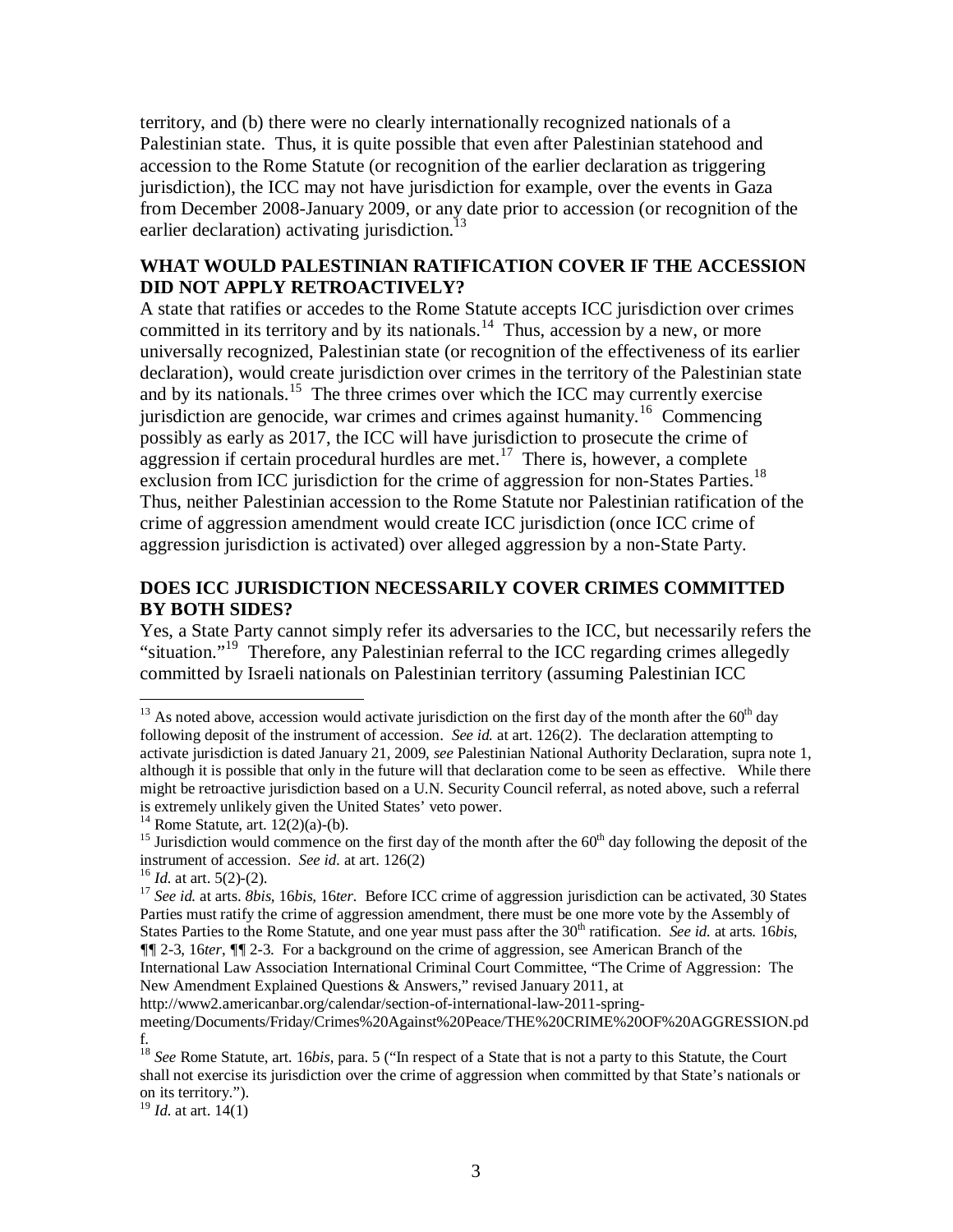accession or that its earlier declaration is recognized as effective) would necessarily also permit inquiry into crimes, if any, by Palestinians/Palestinian nationals.

# **CAN A STATE'S OWN INVESTIGATION AND/OR PROSECUTION OF CRIMES RENDER CASES INADMISSIBLE BEFORE THE ICC?**

Yes, under the "complementarity" provisions in article 17 of the Rome Statute, a good faith national "investigation" or "prosecution" will render a case inadmissible before the  $ICC<sup>20</sup>$  This would only apply to cases actually investigated or prosecuted in good faith, so anything not investigated or prosecuted, or not pursued in good faith, could be subject to an ICC investigation or prosecution.

# **COULD THE THREAT OF ICC INVESTIGATIONS OR PROSECUTIONS CAUSE A STATE TO CONDUCT MORE VIGOROUS INVESTIGATIONS OR PROSECUTIONS?**

Yes, if a state wants to avoid the possibility of ICC prosecution, it could conduct (or conduct additional) investigations and/or prosecutions in order to satisfy the complementarity provisions of article 17. If the ICC were to attempt to proceed with such a case, the ICC would then need to determine whether the case had become "inadmissible" because article 17's standards had been satisfied. Under article 17, a case becomes "inadmissible" before the ICC if national courts are "willing" and "able" to genuinely investigate and/or prosecute the crimes.<sup>21</sup>

# **IF THERE IS A NEW PALESTINIAN ACCESSION TO THE ROME STATUTE, WOULD THE PALESTINIAN AUTHORITIES HAVE AN OBLIGATION TO COOPERATE WITH AN ICC INVESTIGATION AND/OR PROSECUTION?**

Yes. Once it accedes to the Rome Statute a new, or more universally recognized, Palestinian state would be obligated to cooperate with any ICC investigations, warrants, and rulings. If the earlier Palestinian declaration were accepted as valid, that would also create an obligation by the Palestinian authorities to cooperate with the ICC.<sup>22</sup> In fact, the Palestinian authorities already pledged to "cooperate with the Court" in their earlier declaration<sup>23</sup>

# **WOULD ISRAEL HAVE SIMILAR OBLIGATIONS TO COOPERATE WITH ICC INVESTIGATIONS AND/OR PROSECUTIONS?**

No. Israel is not a party to the Rome Statute. Although Israel signed (but did not ratify) the Statute on December 31, 2000, it later sent a letter stating it did not intend to become a party.<sup>24</sup> Signing, however, creates only a weak obligation to not do anything contrary to the object and purpose of the Statute, which no longer exists if the state announces an

 $\overline{a}$  $^{20}$  *Id.* at art. 17(1)(a)-(c).

<sup>21</sup> *See id.* at art. 17(2) (definition of "unwillingness"); *id.* at art. 17(3) (definition of "inability").

<sup>&</sup>lt;sup>22</sup> See id. at art. 12(3) (if an article 12(3) declaration is lodged, "[t]he accepting State shall cooperate with the Court without any delay or exception  $\dots$ ").

<sup>23</sup> Palestinian National Authority. Declaration, *supra* note 1.

<sup>&</sup>lt;sup>24</sup> "Israel: International Treaties Adherence, "Rule of Law in Armed Conflicts Project, <http://www.adhgeneva.ch/RULAC/international\_treaties.php?id\_state=113>.